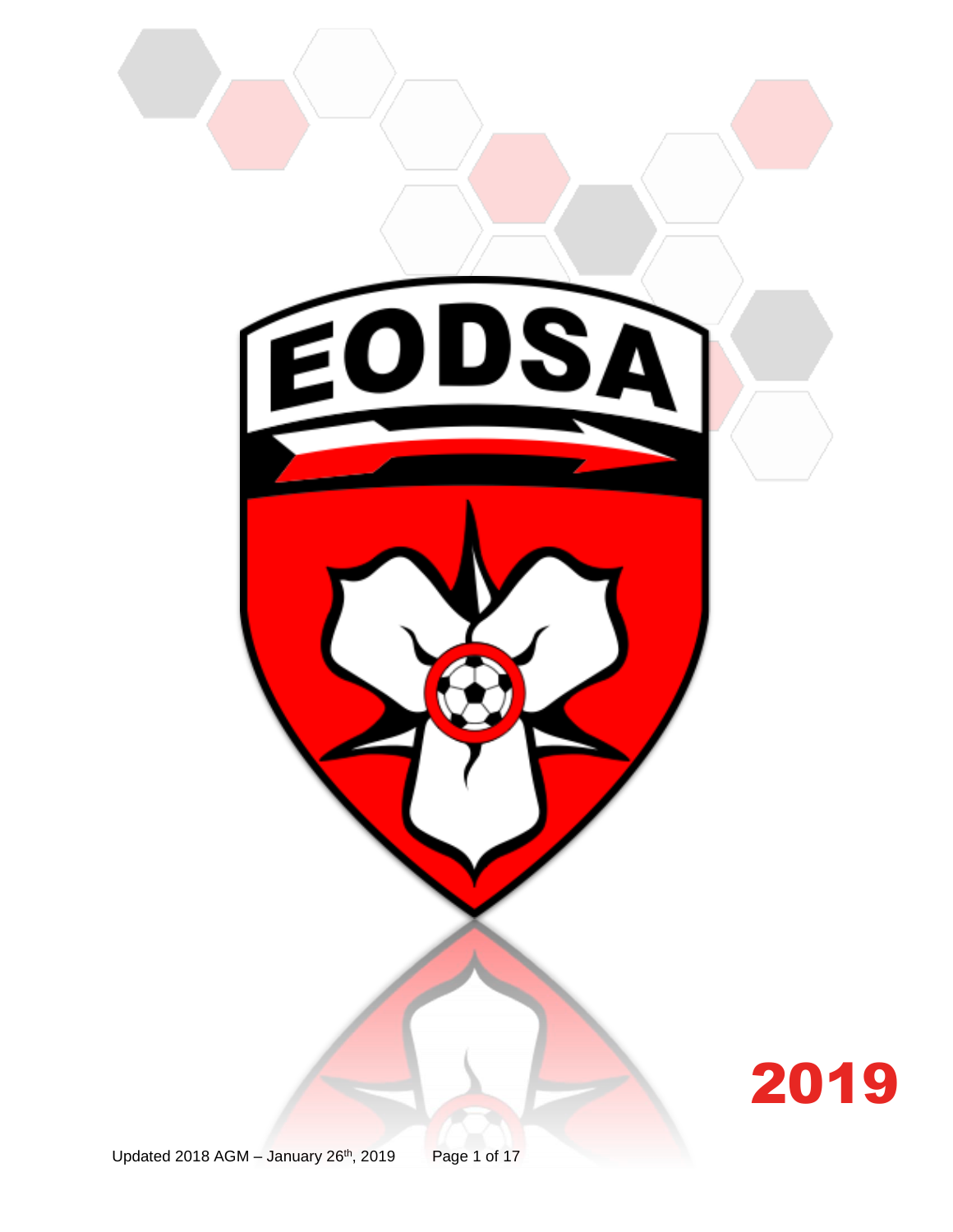# **TABLE OF CONTENTS**

| <b>ARTICLE 1</b>  |                        |  |
|-------------------|------------------------|--|
| <b>ARTICLE 2</b>  |                        |  |
| <b>ARTICLE 3</b>  |                        |  |
| <b>ARTICLE 4</b>  |                        |  |
| <b>ARTICLE 5</b>  |                        |  |
| <b>ARTICLE 6</b>  |                        |  |
|                   |                        |  |
|                   |                        |  |
|                   |                        |  |
|                   |                        |  |
|                   | 5. Rights of Members 3 |  |
|                   |                        |  |
|                   |                        |  |
| <b>ARTICLE 7</b>  |                        |  |
|                   |                        |  |
|                   |                        |  |
|                   |                        |  |
|                   |                        |  |
|                   |                        |  |
| <b>ARTICLE 8</b>  |                        |  |
|                   |                        |  |
|                   |                        |  |
|                   |                        |  |
|                   |                        |  |
| <b>ARTICLE 9</b>  |                        |  |
|                   |                        |  |
|                   |                        |  |
|                   |                        |  |
| <b>ARTICLE 11</b> |                        |  |
|                   |                        |  |
|                   |                        |  |
|                   |                        |  |
|                   |                        |  |
|                   |                        |  |
|                   |                        |  |
|                   |                        |  |
|                   |                        |  |
|                   |                        |  |
|                   |                        |  |
|                   |                        |  |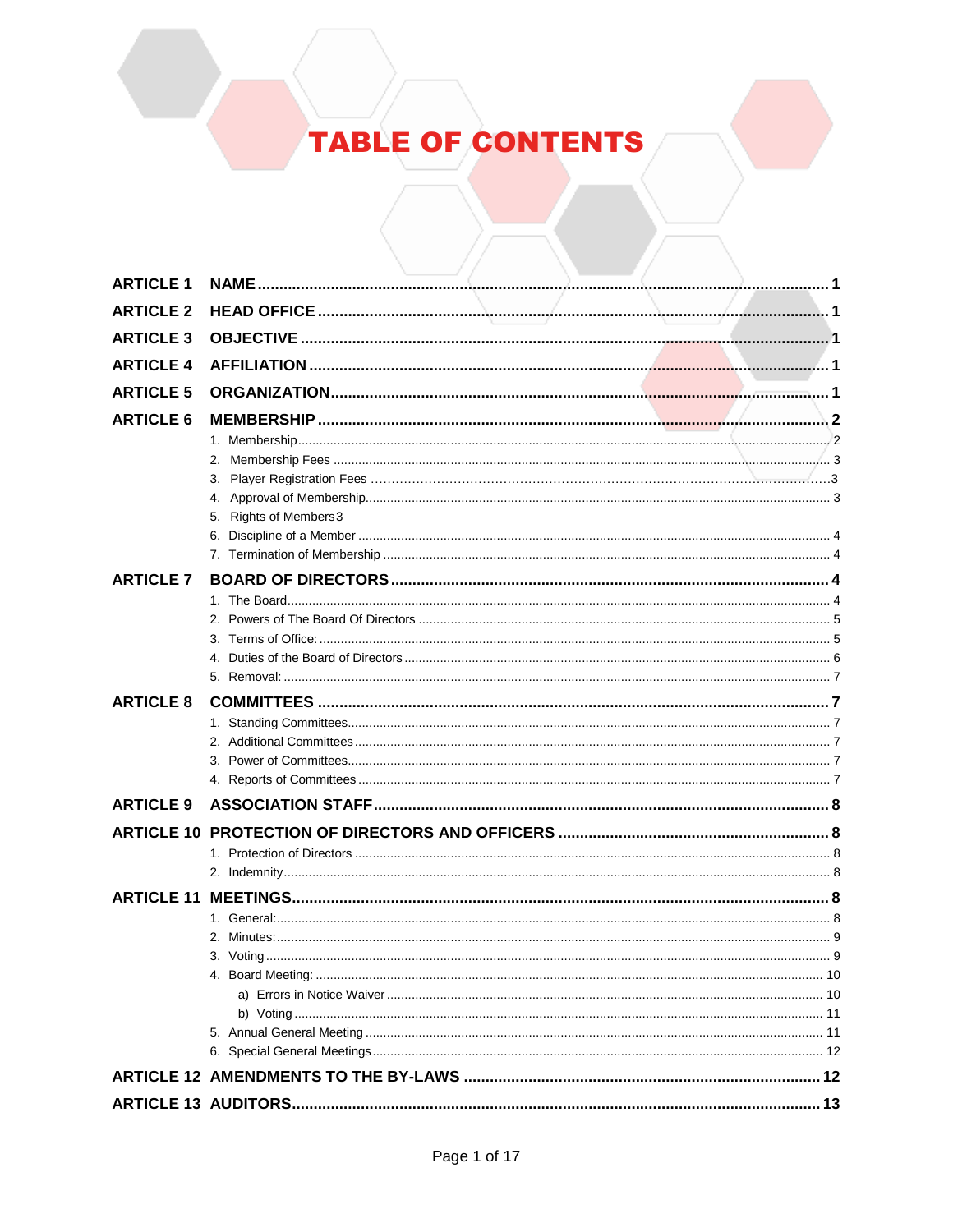$\sqrt{2}$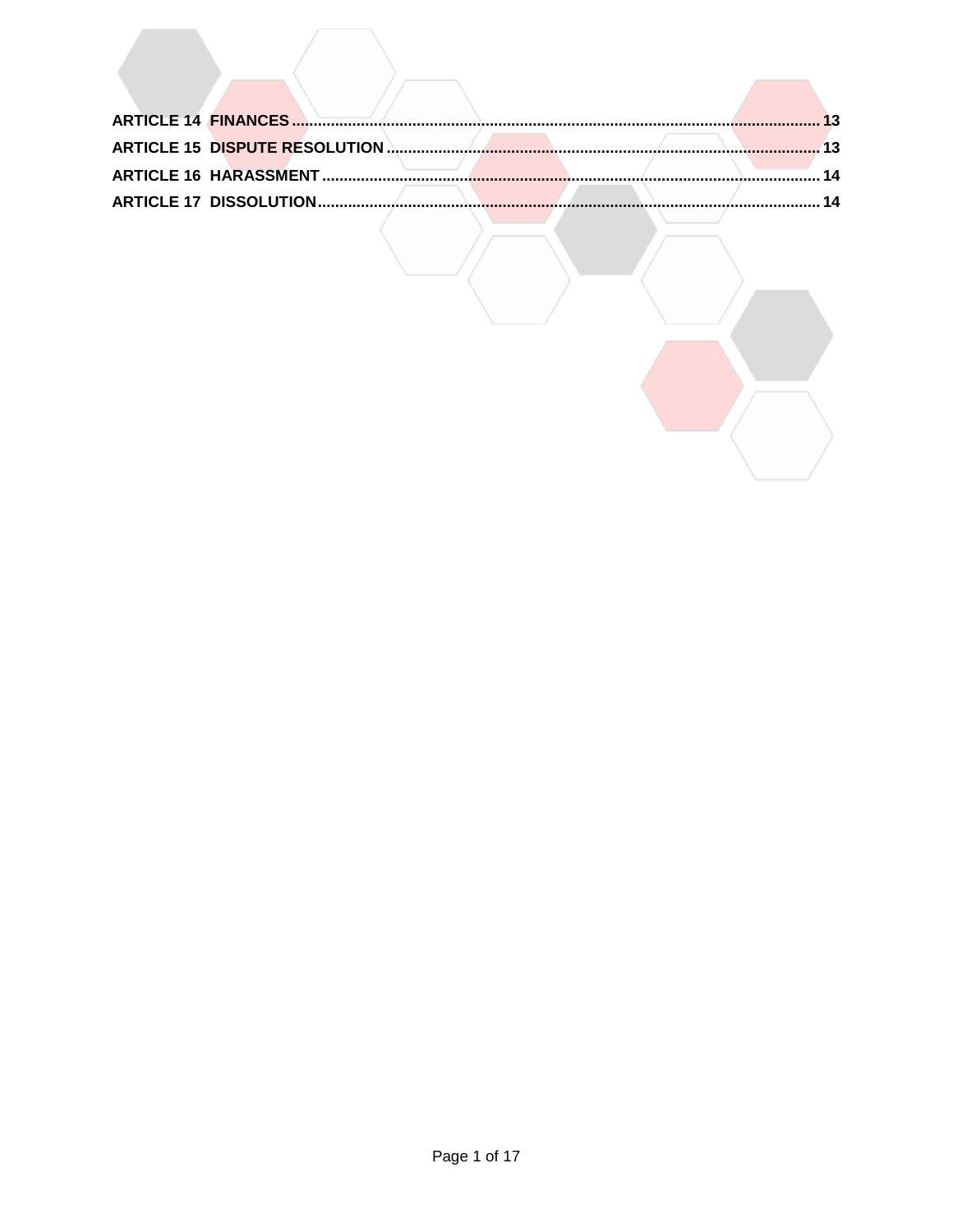

### **ARTICLE 1 NAME**

The name of the organization shall be the EASTERN ONTARIO DISTRICT SOCCER ASSOCIATION (EODSA), hereafter referred to as the Association.

# **ARTICLE 2 HEAD OFFICE**

The Head Office of the Association shall be located within the boundaries of the District.

### **ARTICLE 3 OBJECTIVE**

The object of the Association shall be to promote, develop, govern, support and maintain the game of soccer, both Indoor and Outdoor, within the geographic boundaries stipulated by Ontario Soccer (Ontario Soccer).

### **ARTICLE 4 AFFILIATION**

The Association shall be a Member of and shall follow the Published Rules of Ontario Soccer unless a Notice of Motion has been submitted and approved by Ontario Soccer. The Association is subject to the Published Rules in declining order of authority of the following bodies:

- a) The Canadian Soccer Association (CSA);
- b) Ontario Soccer; and
- c) The EODSA.

### **ARTICLE 5 ORGANIZATION**

The Association shall be composed of Members and shall be managed by the Board of Directors as constituted in these By-laws. The Board of Directors and the Members of the Association agree that the operation of the Association shall be in accordance with the current Rules and Regulations of the Association.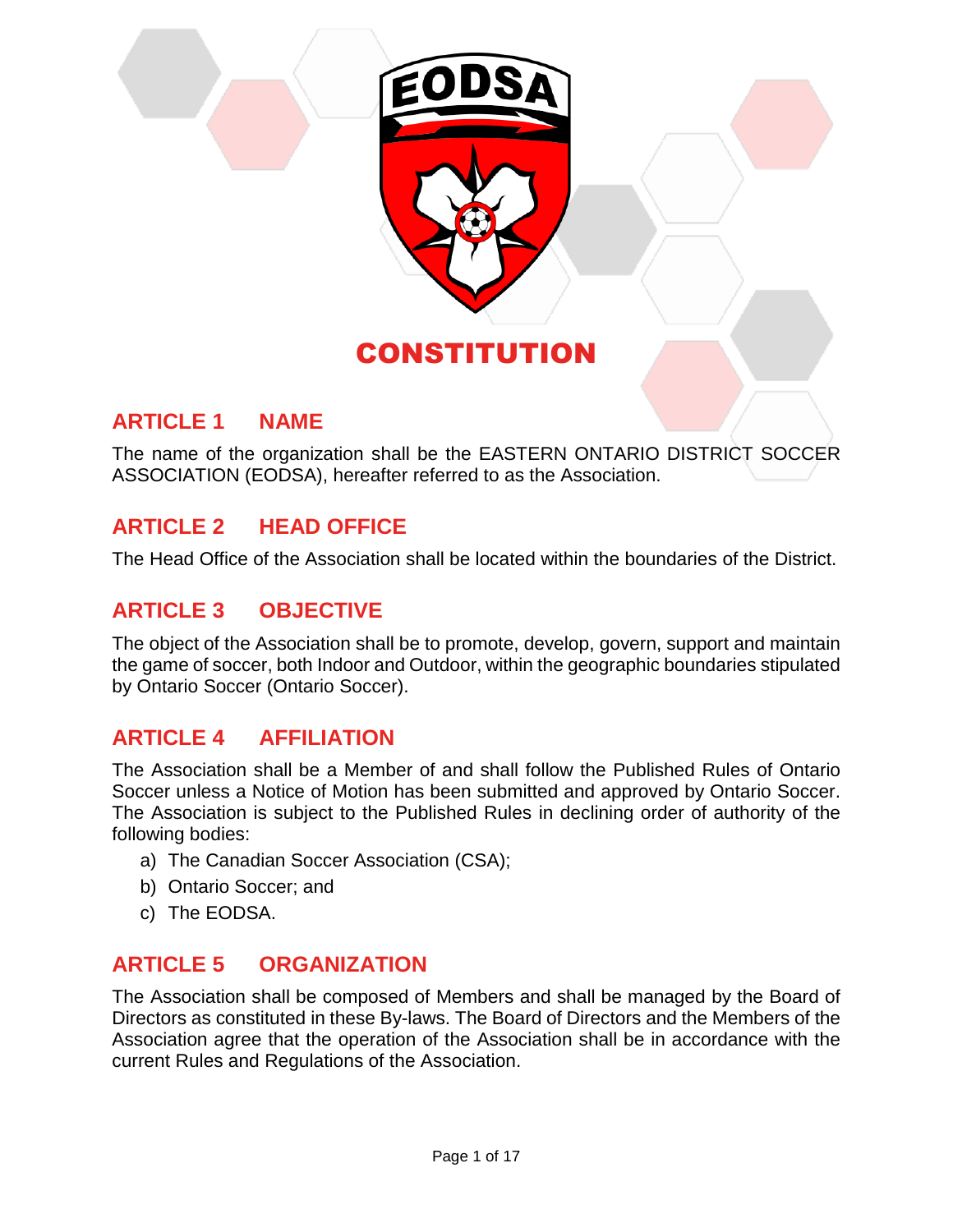# **ARTICLE 6 MEMBERSHIP**

#### **1. Membership**

The Association membership shall be subject to the approval of the Board of Directors. The membership shall include:

- a) Clubs and Other Organizations:
	- i) All Clubs that meet the following criteria:
		- Are properly constituted Clubs;
		- Have their headquarters in the District;
		- Operate within the defined boundaries as set out in Rules and Regulations; and
		- Any other membership criteria approved by the membership of The Association.

All Clubs shall have a Constitution that meets the minimum requirements for a Club Constitution in accordance with Ontario Soccer's Published Rules. Clubs which may apply, in writing, for an exemption from any minimum requirement for a Club Constitution, subject to the approval of the Board of Directors of both The Association and Ontario Soccer are:

- A Professional Club that operates Professional Team(s) only;
- A Club that operates both Professional and Amateur Teams;
- A Social Club:
- A Service Club:
- A Club operated by a municipality;
- A Club operated by a facility;
- A Club running a Senior Recreational League; or
- A For-profit Club
- ii) All organizations operating within the boundaries of the Association including but not limited to affiliated Leagues (Indoor and Outdoor), schools, colleges and university Leagues, Referees', Trainers' and Coaches' associations, which support the objectives of the Association.
- b) Life:

Persons who have rendered valuable service to the Association may be members. These members shall be nominated in writing (30) days prior to an Annual General Meeting of the Association. These members shall be subject to the approval of at least two-thirds (⅔) of the voting delegates present at an Annual General Meeting of the Association.

c) Elected:

Those persons who are elected or appointed as the current Directors of the Association are members.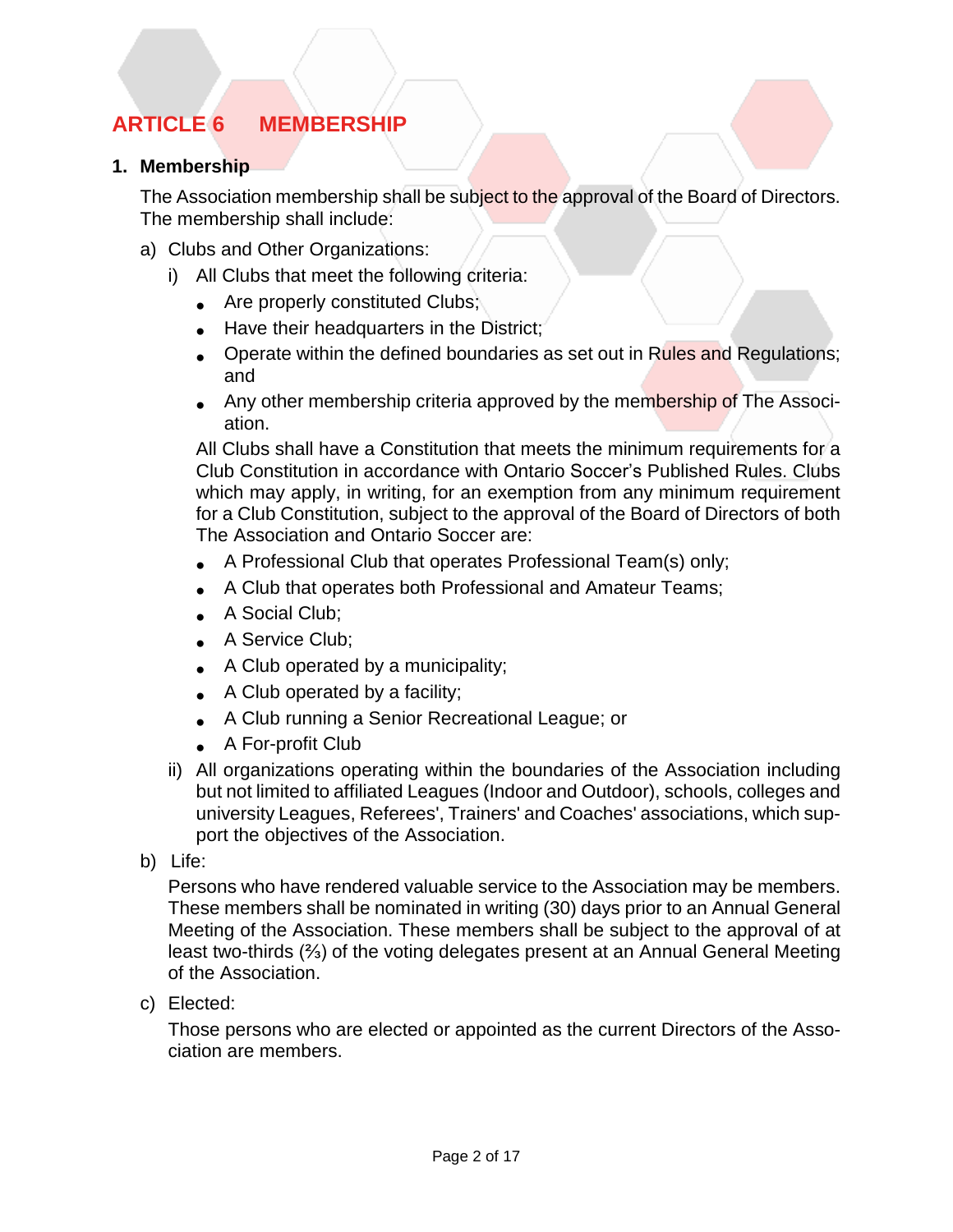#### **2. Membership Fees**

Annual Membership Fees for Members shall be as established by a majority of delegates present and entitled to vote at a General meeting of the Association. Membership fees shall be due and payable at the time of application for Membership. Fees shall be based on the following criteria:

- a) Clubs: A flat fee.
- b) Organizations: A flat fee.
- c) Persons nominated: No fee.
- d) Persons elected: No fee.

#### **3. Player Registration Fees**

Player Registration Fees for Members shall be as established by the Board of Directors and ratified by a majority of delegates present and entitled to vote at a General Meeting of the Association.

#### **4. Approval of Membership**

a) Approval of New Members

A Club or an organization shall be accepted into Membership upon:

- i) The submission of the application form along with the other required documents and the Membership fee.
- ii) The approval of the Association Board of Directors.
- iii) The acceptance of new Clubs or organizations is subject to the conditions of Membership as outlined in *Rule I: Membership: 1 General*; and new clubs must also comply with the criteria for Membership set out earlier.
- b) Membership Renewal

A Club or an organization shall be accepted into Membership upon:

- i) The submission of the application form along with the other required documents and the Membership fee.
- ii) The renewing of Club and Organization Members is subject to the conditions of Membership as outlined in *Rule I: Membership: 1 General.*
- iii) Renewing Clubs must also comply with the criteria for club membership as set out earlier.
- iv) Subject to compliance with the conditions for renewing members, the renewal of Membership shall be automatic and shall not require the approval of the Association Board of Directors.

#### **5. Rights of Members**

Members shall be accorded the following rights:

a) To be governed in accordance with Ontario Soccer and the Association's Published Rules;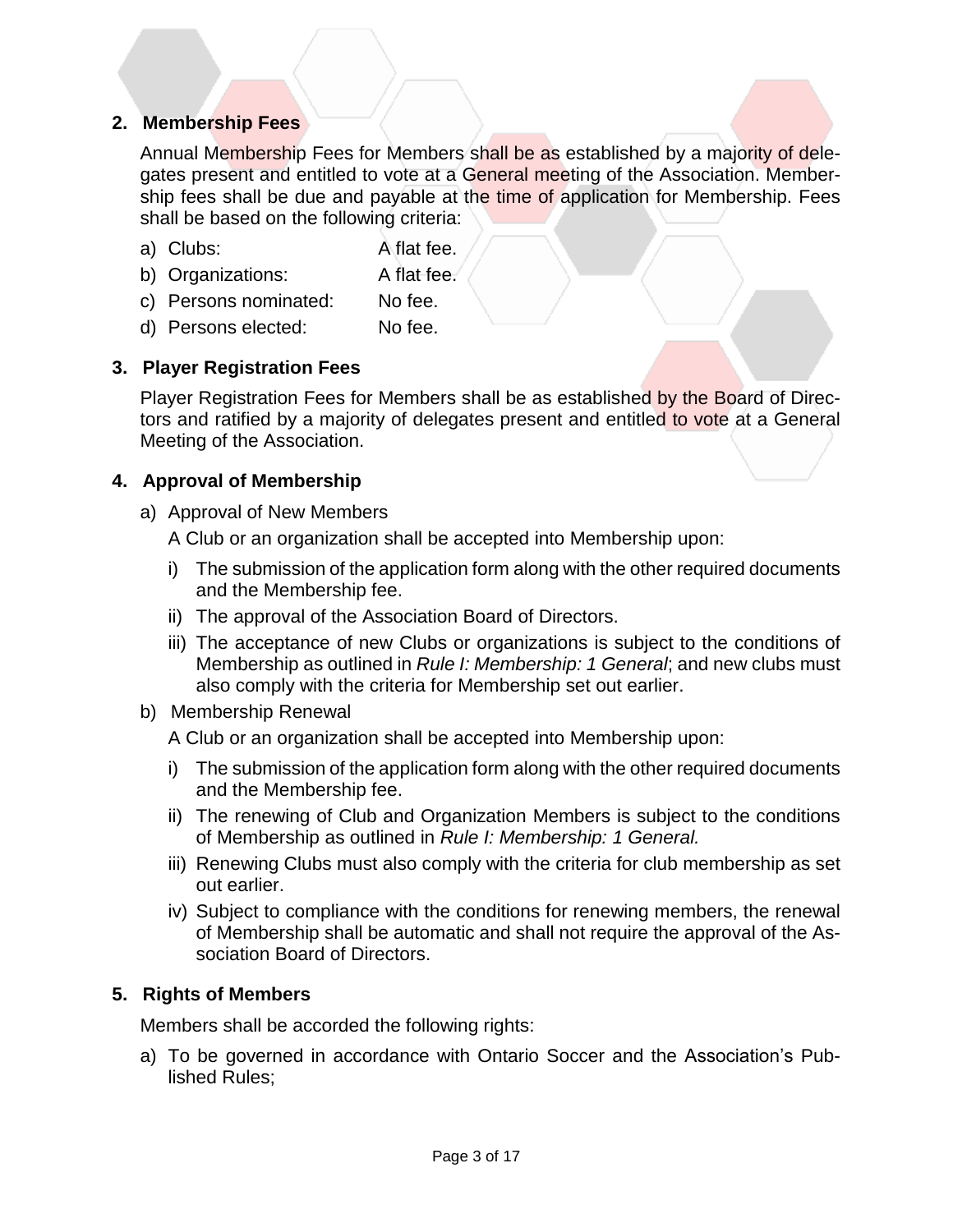- b) To register Players, Administrators, Team Officials and Referees with Ontario Soccer and the Association;
- c) To be a Member of and register their Teams with Ontario Soccer sanctioned Leagues;
- d) To enter Teams in Ontario Soccer sanctioned competitions;
- e) To participate in Ontario Soccer sanctioned programs such as Player, Coach and Referee Development;
- f) To participate in Association sanctioned programs;
- g) To attend and vote at all general meetings called by the Association;
- h) To operate Club Leagues in accordance with Ontario Soccer Published Rules;
- i) To operate Player, Coach and Referee Development Programs; and
- j) To participate in Ontario Soccer insurance plan.

#### **6. Discipline of a Member**

A Member may be fined, censured, suspended or expelled from Membership for cause and only after charges have been laid in accordance with the Association's Published Rules and a hearing held in accordance with the Association's and Ontario Soccer's Published Rules. A Member whose Membership has been suspended loses all rights of Membership until the suspension has been completed.

#### **7. Termination of Membership**

Membership in the Association shall be deemed to have been terminated if the Member:

- a) Submits a signed letter of withdrawal to the Association;
- b) Is expelled by the Association; or
- c) Fails to renew Membership in accordance with the By-Law.

# **ARTICLE 7 BOARD OF DIRECTORS**

#### **1. The Board**

The business of the Association shall be conducted by a Board of Directors, comprised of four (4) Officers, and six (6) Directors each of whom shall be at least eighteen (18) years of age. No undischarged bankrupt shall become or remain a Director. All Board Members shall be subject to the Conflict of Interest Policy in Ontario Soccer's Published Rules.

#### a) The Officers

The Officers of the Association shall be the President, Vice President Secretary and Treasurer.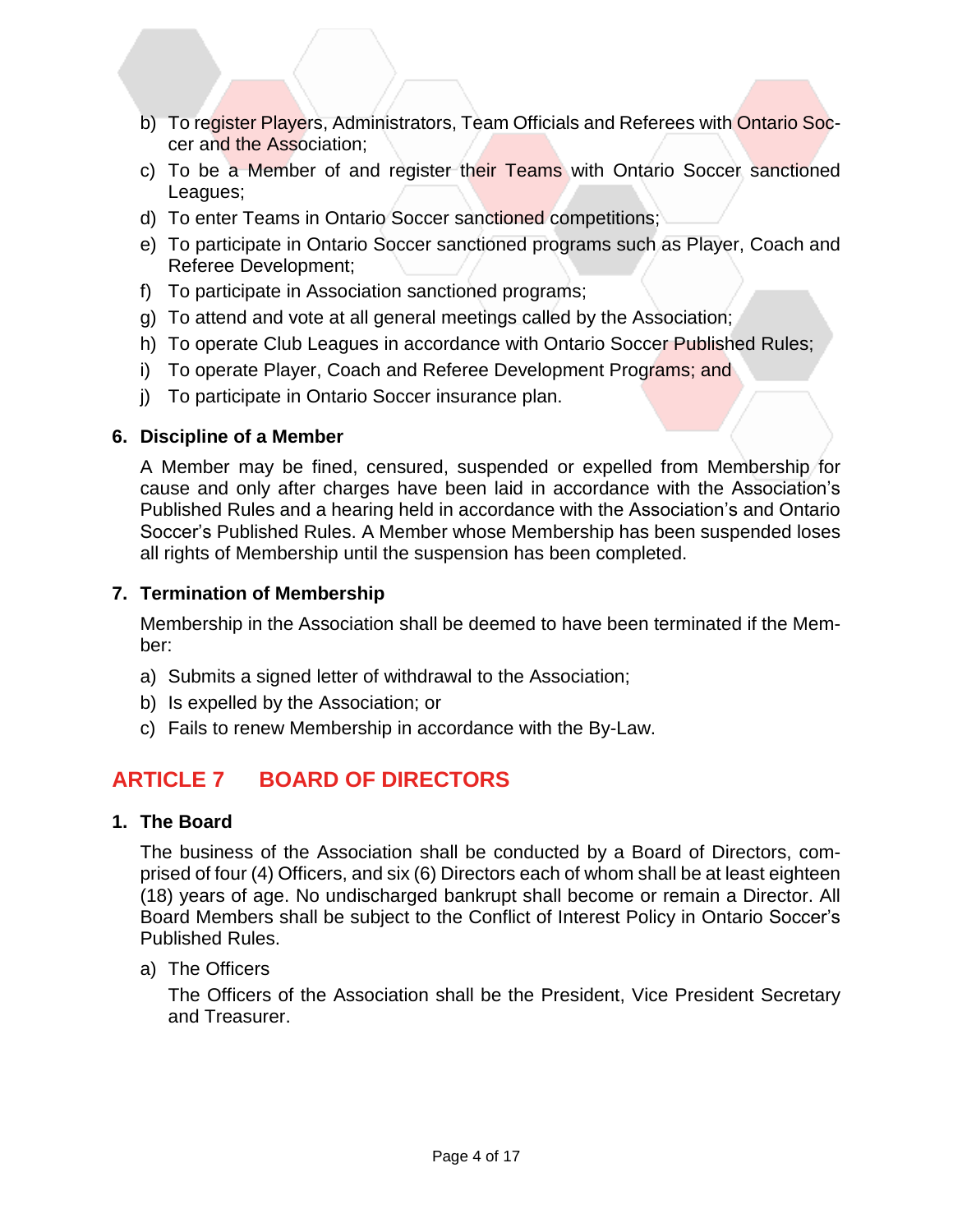b) Remuneration

The Directors shall not receive any remuneration for acting as such. The Directors shall be entitled to receive compensation for any expenses incurred by them upon proof of such expenses.

c) Restrictions

No paid Employee of the Association shall be a Member of the Board of Directors.

#### **2. Powers of The Board Of Directors**

- a) The Board of Directors shall be vested with the authority to manage the affairs of the Association.
- b) Vacancy:
	- i) If the office of the President becomes vacant for any reason during his/her term of office, the Vice President shall succeed him/her as President and the Board of Directors shall appoint a new Vice President.
	- ii) If the office of any Member of the Board becomes vacant during his/her term of office, the remaining Board of Directors provided they constitute a quorum may appoint a new Member to fill the vacancy until the next Annual General Meeting.
	- iii) If any position(s) of the Board of Directors becomes vacant during their term of office and the remaining Board of Directors do not constitute a quorum, the remaining Directors shall forthwith call a meeting of the Members to fill the vacancies.
- c) The Board of Directors may suspend or fine any Member for just cause, including late payment of monies due the Association.
- d) Contracts, documents or any instruments in writing requiring the signature of the Association shall be signed by any two (2) Officers of the Association or one (1) Officer and the Executive Director. All contracts, documents and instruments in writing so signed shall be binding upon the Association without any further authorization or formality.
- e) The Board of Directors shall cause true accounts to be kept of all the receipts, credits, payments, assets and liabilities of the Association, and of all other matters necessary for showing the true state and condition of the Association. The accounts shall be kept in such books and in such manner as the Board of Directors shall think fit and to the satisfaction of the auditors.

#### **3. Terms of Office:**

- 1. The President, Secretary and three (3) Directors will be elected at the Annual General Meeting held in odd numbered fiscal years.
- 2. The Vice President, Treasurer and three (3) Directors will be elected at the Annual General Meeting held in even numbered fiscal years.
- 3. In default of election, the then incumbents (being Members of the Board of Directors) shall hold office until their successors are elected.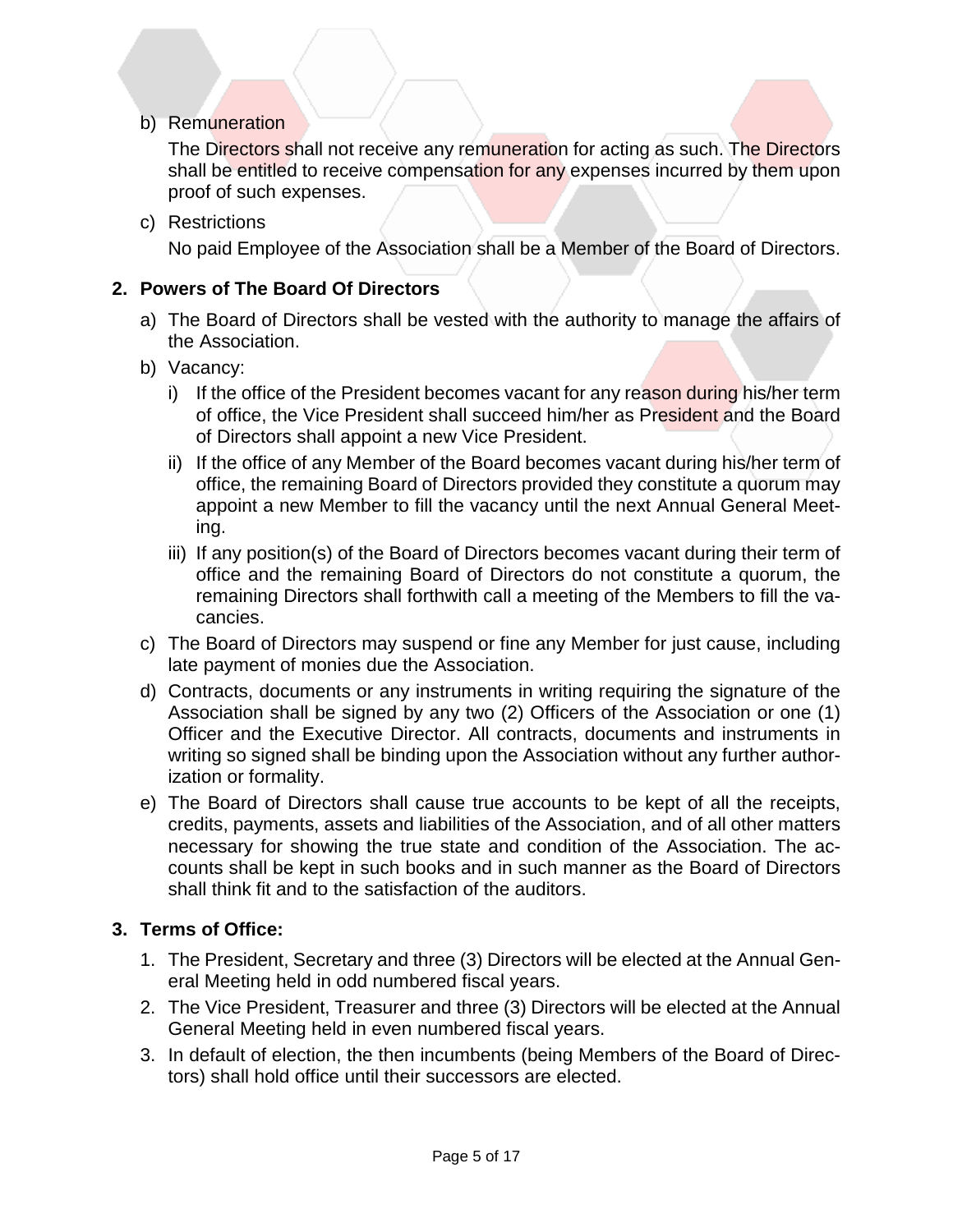#### **4. Duties of the Board of Directors**

#### a) President

The President shall be the Chief Executive Officer of the Association. He/she shall pre- side at all meetings of the Association and of the Board of Directors. He/she shall have a vote, but not a casting vote, at all meetings of the Board of Directors. He/she may appoint Chairpersons of Committees, where necessary, and is an exofficio Member of all Committees.

The President of the Association shall represent the EODSA as District Representative to the Ontario Soccer Association unless the President be unable to act in this capacity, declines the position or is removed from the position by either the EODSA Board of Directors or the Ontario Soccer Board of Directors.

In the event that the President is not the Ontario Soccer Board Member, the EODSA Board of Directors, by majority vote, shall appoint one (1) of its other Board Members, or the Executive Director.

b) Vice President

The Vice President shall act in the absence of the President.

c) Secretary

The Secretary, or his/her designate, shall:

- i) Give notice of all meetings.
- ii) Attend all meetings of the Board and all General and Special Meetings of the Association, and shall keep minutes of all such meetings.
- iii) Shall have custody of the corporate seal of the Association.
- iv) Be custodian of the minute books, correspondence files and other records required to prepare an annual report, which shall be presented to the Membership at the Annual General Meeting.
- v) Be responsible for preparing, and circulating, all correspondence relating to Board business including decisions taken at Board meetings.
- vi) Have such other duties as prescribed by the Board.
- d) Treasurer

The Treasurer shall be responsible for the fiscal affairs of the Association and shall have such other duties as prescribed by the Board.

e) Duties of Directors:

The Board may designate the position title, duties and responsibilities of any Director position other than the Officer positions set out in subsections (a) and (b)

f) Delegation of Duties

In the case of the absence or inability of any Officer or Official, or for any other reason that the Board may deem sufficient the Board may, subject to subsections (a) and (b) above, delegate all or any of the powers of such Officer or Official to any other Officer, Official or Director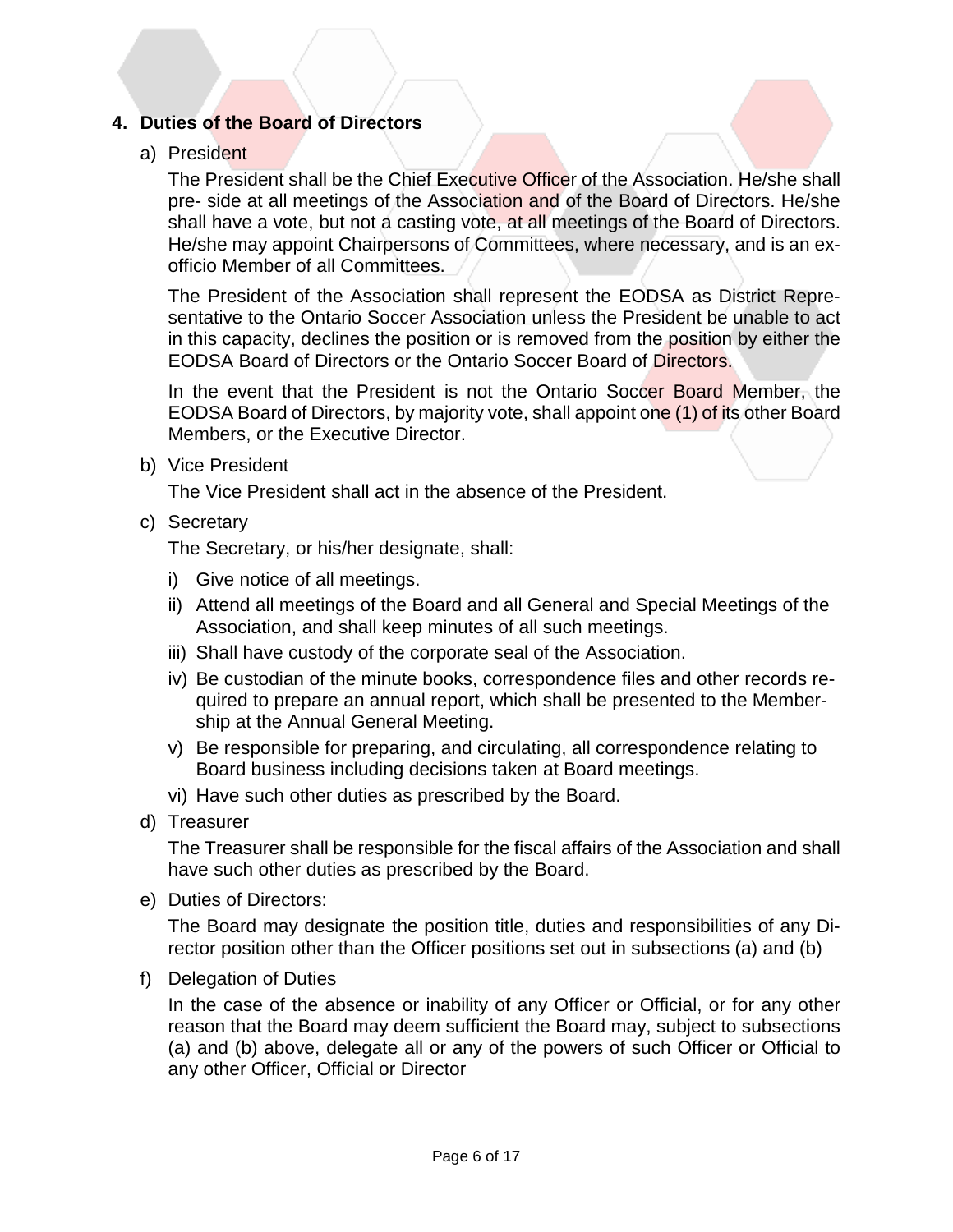#### **5. Removal:**

- a) Upon resignation in writing affective on the later of the date of the resignation or the date of receipt by the Secretary of the Board of Directors.
- b) If the incumbent becomes bankrupt or suspends payment of debts generally or compounds with creditors, or makes an authorized assignment or is declared insolvent;
- c) If the incumbent becomes unsound mind or otherwise incapable of performing the duties of his/her position;
- d) If the incumbent is absent from two consecutive (2) meetings of the Board without reasons satisfactory to the Board:
- e) If the incumbent is removed by resolution of the Members of the Association for just cause;
- f) If the incumbent becomes a paid employee of the Association; or
- g) If the incumbent is absent from eight (8) or more meetings of the Board during a twenty-four (24) month period.

# **ARTICLE 8 COMMITTEES**

#### **1. Standing Committees**

There shall be established the following standing Committees that will be appointed by the Board to hold office at the pleasure of the Board. They shall have such duties and responsibilities as the Board may determine.

- Development;
- Discipline and Appeals:
- Finance.

#### **2. Additional Committees**

The Board may establish such additional Committees, as it, from time-to-time, considers advisable. The Members of such Committees shall be appointed by and hold office at the pleasure of the Board

#### **3. Power of Committees**

No Committee shall have the power to act or otherwise commit or bind the Association to any course of action. Committees shall only have power to make recommendations to the Board or to the Members as the Board, from time-to-time may direct.

#### **4. Reports of Committees**

The Chair of each Committee shall submit to the Board such reports as the Board may, from time-to-time, request, but, in any event, each Chair shall submit an annual report to the Membership at the AGM.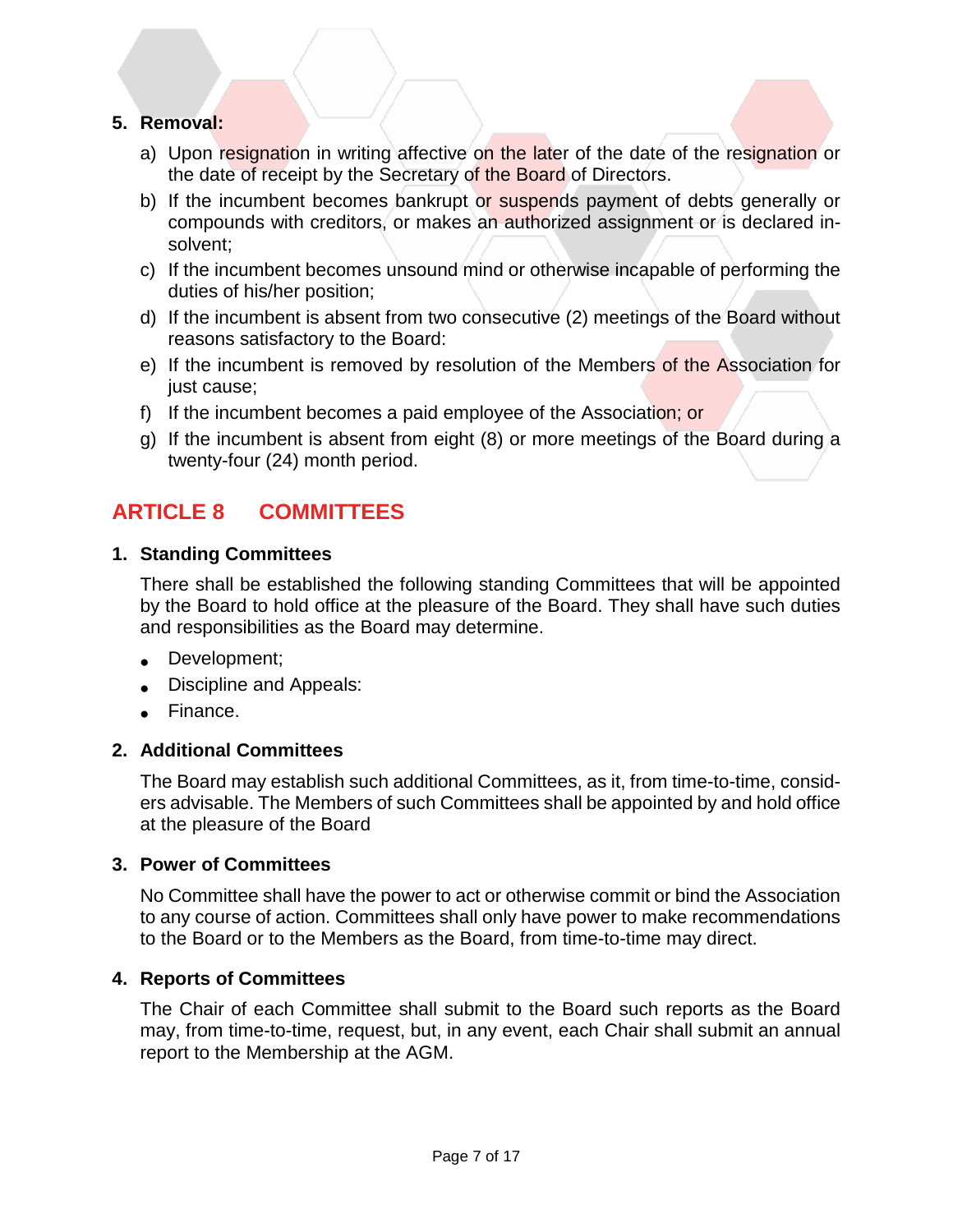# **ARTICLE 9 ASSOCIATION STAFF**

- 1. The Board of Directors shall appoint such Staff Members as they determine appropriate for the efficient administration of the Association's business affairs.
- 2. Staff Members shall be paid such remuneration as determined by the Board of Directors, and shall have such duties as prescribed by the Board.

# **ARTICLE 10 PROTECTION OF DIRECTORS AND OFFICERS**

#### **1. Protection of Directors**

Except as otherwise provided in the Act no Director or Officer for the time being of The Association shall be liable for the acts, receipts, neglects or defaults of any other Director or Officer or employee or for any loss, damage or expense happening to The Association through the insufficiency or deficiency of title to any property acquired by The Association or for or on behalf of The Association or for the insufficiency or deficiency of any security in or upon which any of the moneys of or belonging to The Association shall be placed out or invested or for any loss or damage arising from the bankruptcy, insolvency or tortuous act of any person including any person with whom any moneys, securities or effects shall be lodged or deposited or for any loss, conversion, misapplication or misappropriation of or any damage resulting from any dealings with any moneys, securities or assets belonging to The Association or for any other loss, damage or misfortune whatever which may happen in the execution of the duties of the Director's or Officer's respective office or trust or in relation thereto unless the same shall happen by or through the Director's or Officer's own wilful neglect or default.

#### **2. Indemnity**

Members of the Board of Directors or other Staff of the District Association, their heirs, executors, administrators and estate and effects respectively shall be indemnified and saved harmless at all times by the District Association against all costs, losses and expenses incurred by them respectively in or about the discharge of their respective duties, except such as happens from their own respective wilful neglect or default.

### **ARTICLE 11 MEETINGS**

#### **1. General:**

- a) All meetings of the Association shall be conducted in accordance with Robert's Rules of Order insofar as they may apply.
- b) The only persons entitled to be present at a meeting of Members or of the Board shall be those entitled to vote thereat, the auditors of the Association (at meetings of Members only), and others who, although not entitled to vote are entitled or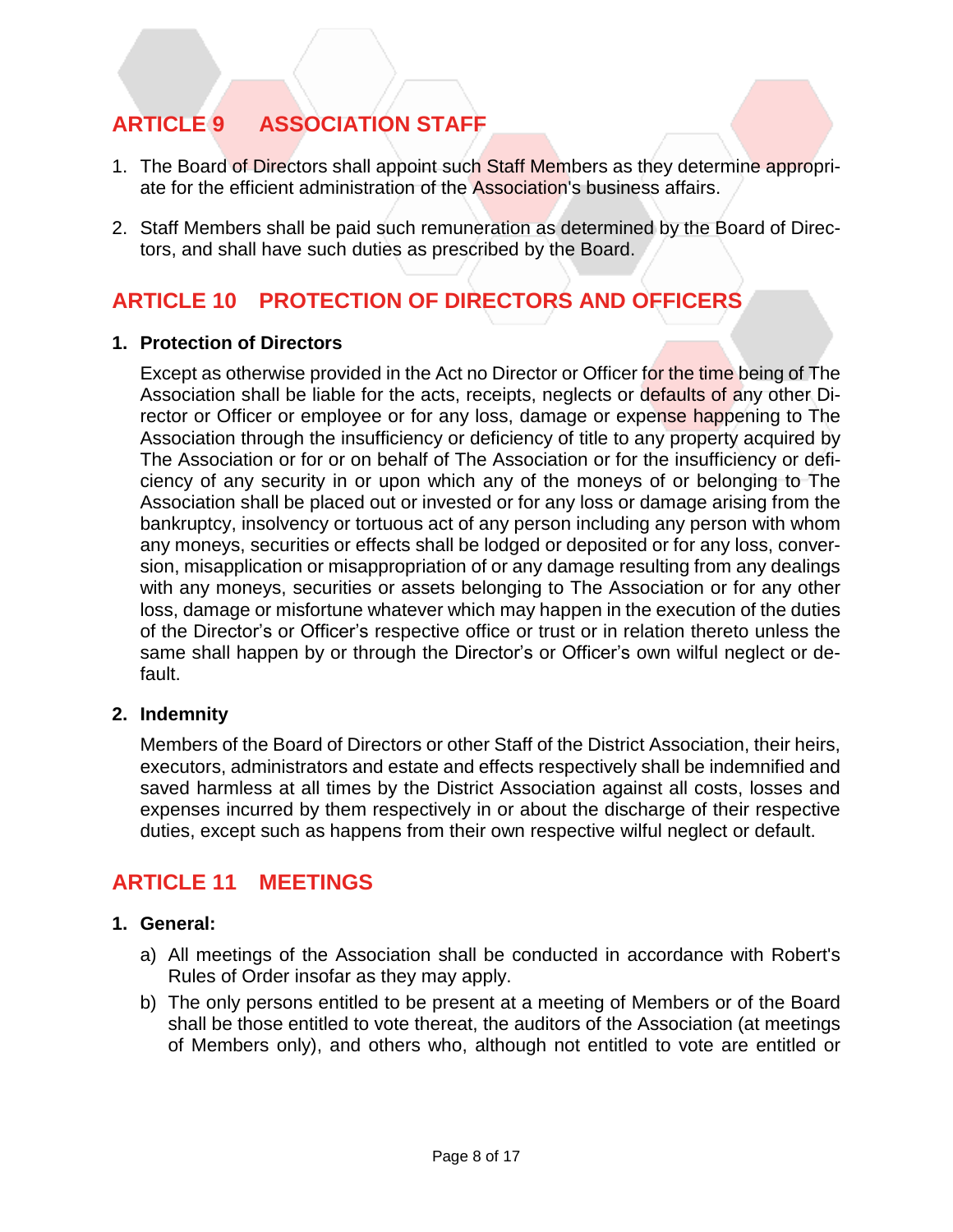required under any provision of applicable legislation or the By-laws of the Association to be present. Any other person may be admitted on the invitation of the Chair of the meeting and with the consent of the meeting.

- c) Member in good standing: Any Member who has met all financial commitments to Ontario Soccer, EODSA, and any subordinate organization for the present and preceding years and is not under suspension for any reason.
- d) All Clubs and organizations shall be required to be represented by an official spokesperson. Any Club or organization having been duly notified of the date and place that fails to attend a General meeting shall be subject to a fine of \$100.
- e) Any meetings of the Members or of the Board may be adjourned any time and from time- to-time and such business may be transacted at the adjourned meeting as might have been transacted at the original meeting from which adjournment took place. No notice shall be required of any such adjournment. Such adjournment may be made notwithstanding that no quorum is present.

#### **2. Minutes:**

- a) Minutes shall be kept of all meetings of the Association's Board of Directors and they shall be submitted for ratification at the next relevant meeting.
- b) Copies of minutes of each Board meeting shall be submitted promptly to Board Members.
- c) Copies of minutes of Board meetings shall be furnished to any Members upon written request.
- d) The draft Minutes of a General meeting shall be distributed within twenty-one (21) calendar days after the said General Meeting.

#### **3. Voting**

- a) Members of the Board of Directors shall have a voice and one vote at all General Meetings of the Association.
- b) Clubs and Associations in good standing (refer to Article 11:1 General: c) shall be entitled to vote at all General Meetings of the Association.
- c) Each voting Member shall be entitled to have all its votes cast whether it be represented by one or all its delegates but not by any other Member.
- d) The appropriate Member must name all delegates.
- e) At all meetings of the Association voting shall be by a show of hands, except in the case of the election of Officers, which shall be by secret ballot. Decisions shall be reached by the recording of a simple majority, unless otherwise required by the By-laws.
- f) In the case of the election of Officers, if no person receives a majority of votes cast the person with the least number of votes is removed from a second ballot.
- g) Officers and Directors may not sit as voting delegates of a Club or an Organization at a General Meeting.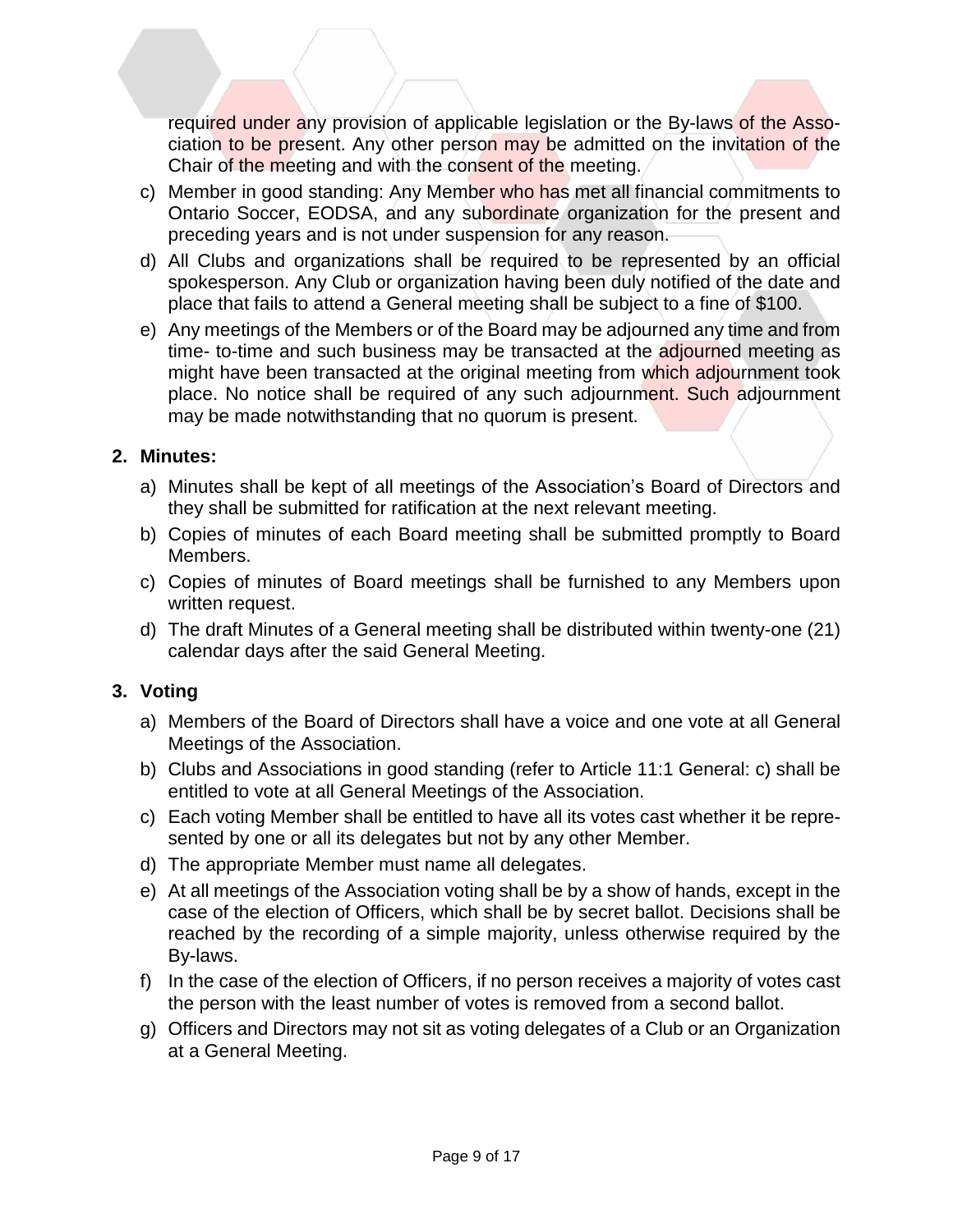- h) Notwithstanding subsection (g) above, Officers and Directors may represent a Member to which they belong and may be counted solely for the purpose of declaring a quorum.
- i) At General Meetings of the Association 25% of the Club or Organization Members plus one (1) Member having 50% of the total votes plus one (1) vote must be present to constitute a quorum. It is understood and agreed that in making the above calculations only Club and Organization Members in good standing, as of the date of the meeting, shall be counted.
- j) Club Members of the Association in good standing shall be entitled to exercise one (1) vote by virtue of its Membership in the Association plus an additional single (1) vote per \$100, or part thereof, of the Player Registration Fees of the Member retained by the Association in the Association's prior fiscal year.
- k) Organizations that are Members in good standing shall be entitled to one (1) vote.
- l) Persons appointed as Members shall be entitled to a voice and one vote at all meetings of the Association.

#### **4. Board Meeting:**

a) Quorum and Meetings

A majority of the elected or appointed Directors shall form a quorum for the transaction of business. Quorum shall never be less than (5) five. Except as otherwise required by law, the Board may hold its meetings at the Head Office of the Association or at any such place or places as it may from time to time determine. No formal notice of any such meeting shall be required if all of the Directors are present or if those absent have signified their consent to the meeting being held in their absence and any action taken at such meeting shall be valid and effectual as if it had been taken at a meeting duly called and constituted. Meetings of the Board of Directors may be formally called by the President, Vice President or by any two Directors or by the Secretary on the direction of any of the foregoing. Notice of such meetings shall be sent by personal delivery, electronic means, prepaid mail or given by telephone to each Director not less than forty-eight (48) hours before the meeting is to take place. The Board may appoint a day or days in any month or months for regular meetings, at an hour to be named, and of such regular meeting no notice need be sent. A meeting of the First Board may also be held, without notice, immediately following the Annual General Meeting of the Association. The Board may consider or transact any business, either Special or General, at any meeting of the Board.

### **b) Errors in Notice Waiver**

No error or omission in giving notice of a meeting of the Board shall invalidate such a meeting or make void any proceedings taken or had at such a meeting. Any Director may, at any time, waive notice of such a meeting and may ratify and approve of any or all proceedings taken or had thereat.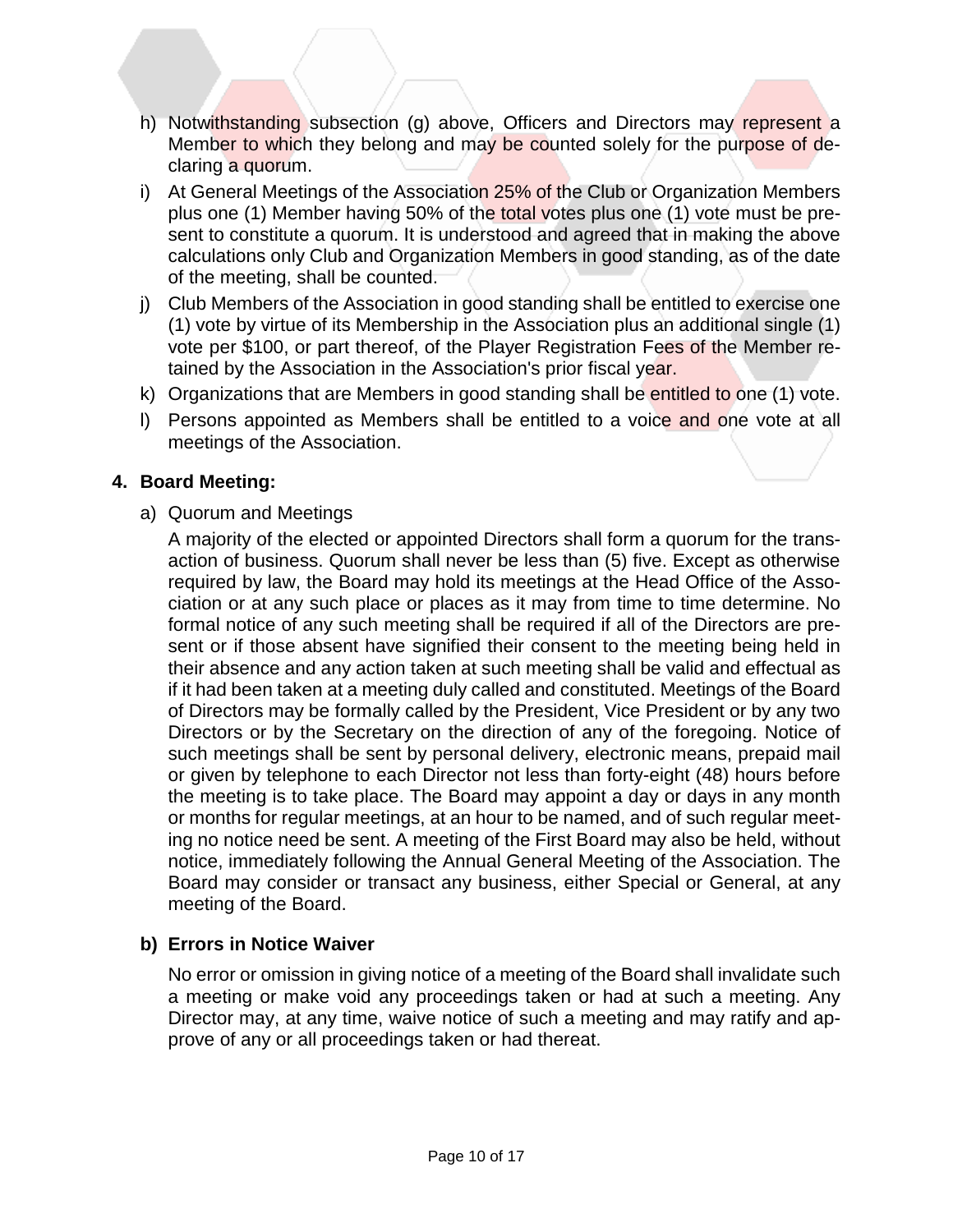### **c) Voting**

Questions arising at any meeting of the Board shall be decided by a majority of votes of those present and voting. The Chair of the meeting will have a vote, but in the case of equality of votes the Chair will not have a second or casting vote. All votes at any such meeting shall be taken by ballot if so demanded by any Director present, but if no demand be made, the vote shall be taken by a show of hands for and against. A declaration by the Chair of the meeting that a resolution has carried and an entry to that effect in the minutes shall be admissible in evidence as prima facie proof of the fact, without proof of the number or proportion of votes recorded in favour or against such resolution.

#### **5. Annual General Meeting**

- a) The Annual General Meeting of the Association shall be held no later than January 31<sup>st</sup> of the following year at a time and place to be determined by the Board of Directors.
- b) All Members shall receive thirty (30) days written notice via eMail of the date and location of the Annual General Meeting (AGM). This notice will be addressed to the official contact(s) of each Club as noted in their annual Membership Application and will also be communicated through the Association website, which is where any remaining documentation will be posted as it becomes available.
- c) The order of business at the Annual General Meeting shall be:
	- 1. Presentation of Credentials
	- 2. National Anthem
	- 3. Roll Call
	- 4. Period of Remembrance
	- 5. Tributes & Introduction of Guests
	- 6. Minutes of Previous Year's AGM
	- 7. Minutes of Any General Meeting in Previous Year
	- 8. President's Report
	- 9. Officers' Reports
	- 10.Other Reports
	- 11.Strategic Initiative Report
	- 12.Treasurer's Report and Financial Statement
	- 13.Auditor's Report
	- 14.Appointment of Auditors
	- 15.Proposed Budget
	- 16.Ratification of Membership Fees
	- 17.Amendments to the Constitution
	- 18.Nomination and Election of Life Members (if any)
	- 19.Unfinished Business
	- 20.Roll Call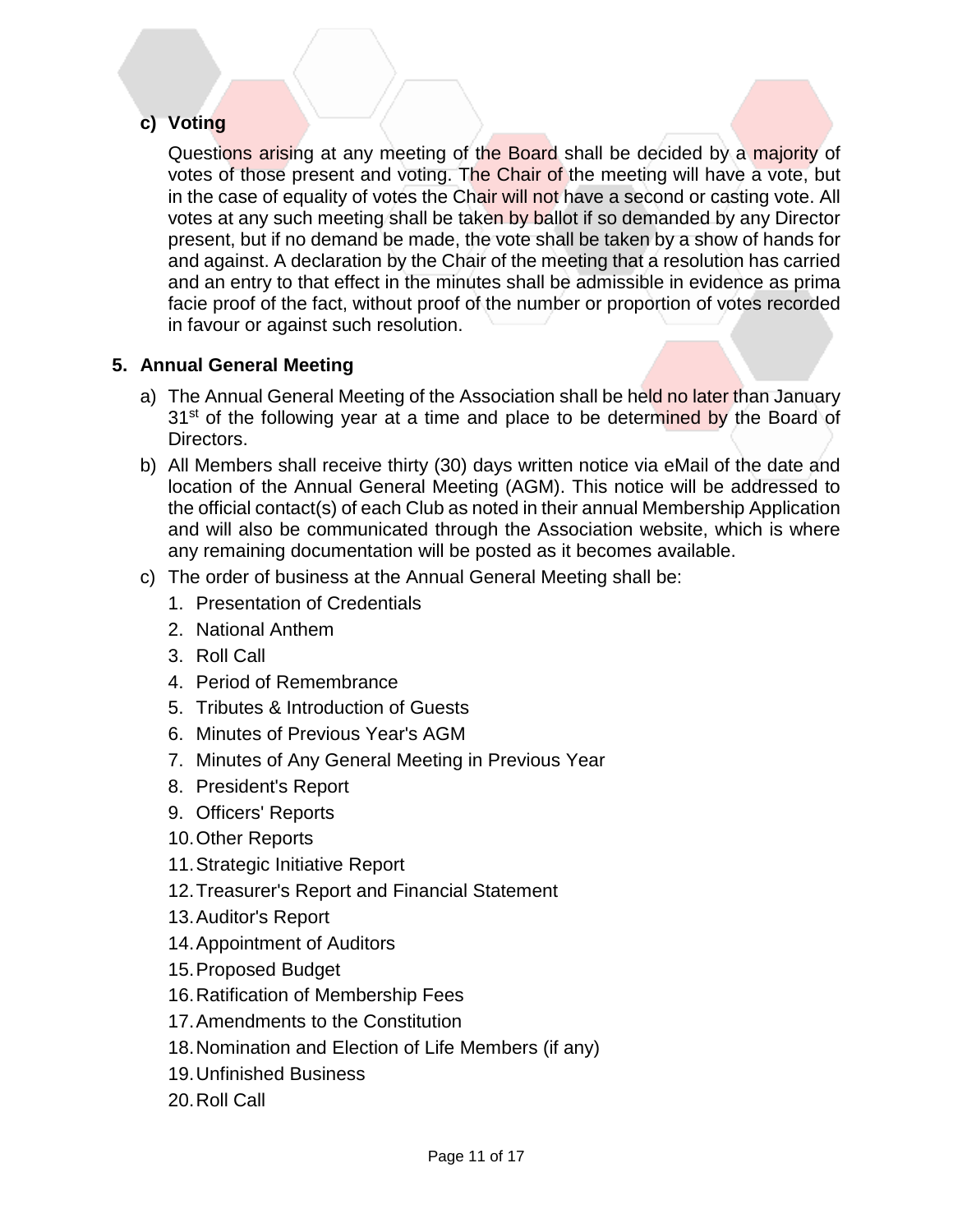- 21.Election of Officers
- 22.New Business
- 23.Adjournment
- d) After the approval of the minutes of the previous Annual General Meeting, the Chair may, at his/her discretion, introduce any special business for discussion, or accept a motion to amend the order of the agenda.
- e) Errors in Notice, Waiver No error or omission in giving such notice of a meeting of any Annual or Special meeting of the Members shall invalidate such a meeting or make void any proceedings taken or had at such a meeting. Any Member may, at any time, waive notice of such a meeting and ratify and approve of any or all proceedings taken or had thereat.
- f) The Board of Directors shall consult with the Membership and prepare an annual Strategic Initiative Plan describing the top four objectives of the EODSA for the coming year.
- g) At each Annual General Meeting the Board shall report to the Membership the results and activities against the objectives of the Strategic Initiative Plan as approved at the previous Annual General Meeting, and shall present the Strategic Initiative Plan for the coming year for ratification by the Membership.

#### **6. Special General Meetings**

- a) A Special General Meeting (SGM) shall be convened by the President at the request of a majority of the Board of Directors or at the request of one third (1/3) of the Membership.
- b) A Special General Meeting shall be called within thirty (30) days following a decision of the Board of Directors or receipt of a request from one third (1/3) of the Membership.
- c) All Members shall receive fourteen (14) days notice of the date, time and location of any Special General Meetings.
- d) Only the business for which a Special General Meeting has been called will be dealt with, except with the unanimous consent of those present.

### **ARTICLE 12 AMENDMENTS TO THE BY-LAWS**

1. Members may propose amendments to the By- laws which may be amended only at an Annual General Meeting, or a Special General Meeting called for that purpose, provided that the proposed amendments have been delivered to the Secretary, or his/her designate, at least thirty (30) days prior to the date fixed for the commencement of said meeting. The Secretary, or his/her designate, shall forward a copy of the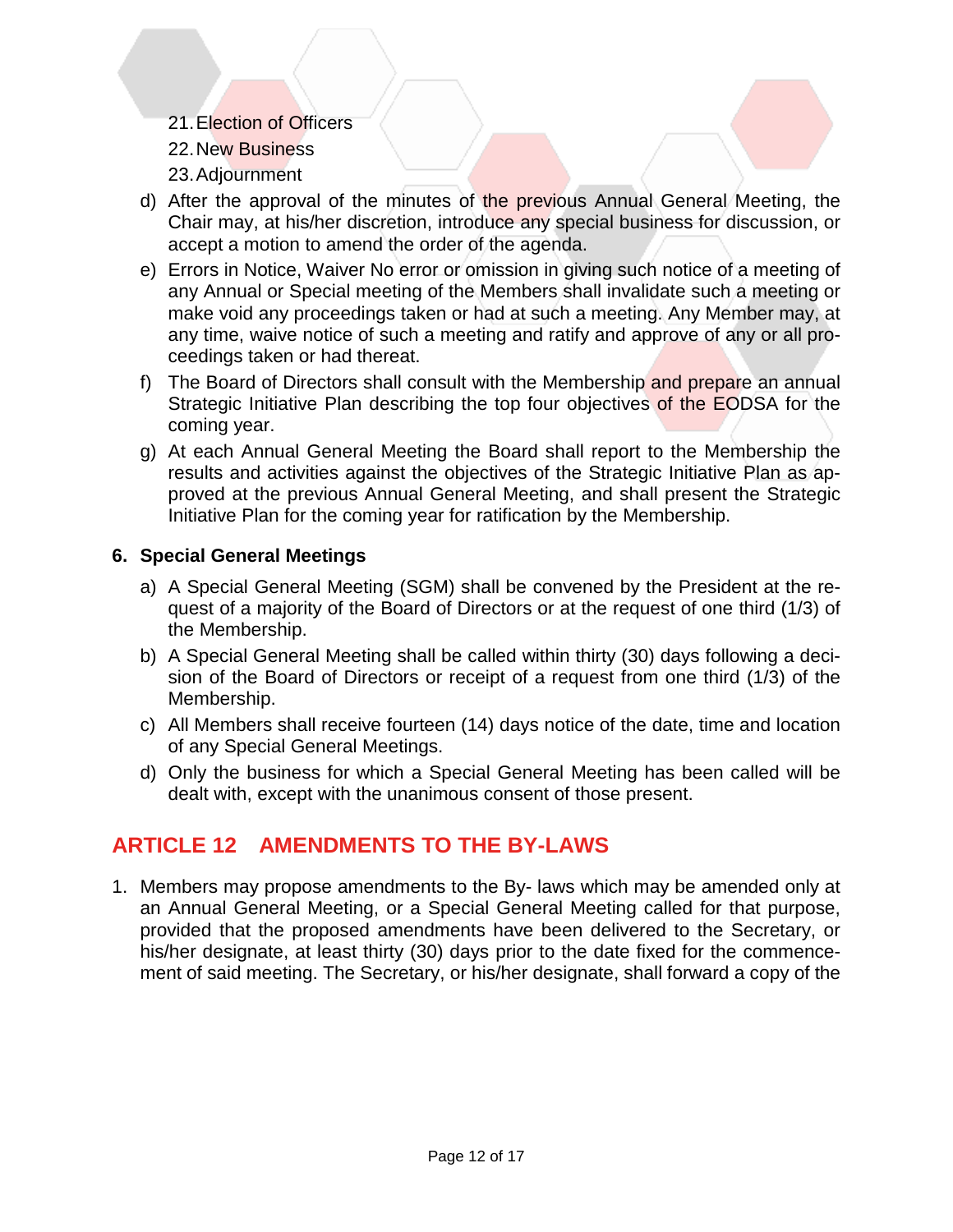proposed amendments to the Members at least fourteen (14) days prior to said meeting.

- 2. Adoption of any proposed By-law amendment shall require a two-thirds (⅔) majority of the votes eligible to be cast by the Members present.
- 3. A copy of every amendment approved at a General or Special Meeting shall be forwarded by the Secretary, or his/her designate, to the Members within twenty-one (21) calendar days of the meeting.

# **ARTICLE 13 AUDITORS**

- 1. A Chartered Public Accountant shall audit the accounts of the Association annually.
- 2. A copy of the Audited Financial Statement, together with a copy of the Auditor's Report, shall be forwarded to all Members and to Members of the Board of Directors of the Association at least fourteen (14) days before the date of the Annual General Meeting.
- 3. The Auditor for the following AGM shall be appointed at the current AGM provided that the Board of Directors may fill any casual vacancy in the Auditor position.
- 4. For the purpose of the Association, the fiscal year shall be from October 1 to September 30 following, inclusive.

# **ARTICLE 14 FINANCES**

- 1. When the amount of unrestricted assets exceeds \$150,000 the Association will issue a refund in the form of a credit to its clubs in membership. Distribution of the refund would be made in the ratio of the funds retained by the EODSA in the previous fiscal year.
- 2. The Board of Directors shall be vested with the authority to approve unanticipated expenditures, not approved by the Membership through the approval of the Budget at the Annual General Meeting, up to \$10,000.00 for any one-time acquisition of goods or services. Expenditures in excess of \$10,000.00 shall require the approval of the Membership at a Special General Meeting.

# **ARTICLE 15 DISPUTE RESOLUTION**

- 1. The Association shall adhere to the Dispute Resolution Process as published and approved by Ontario Soccer from time to time.
- 2. Any Member of the Association may initiate the Dispute Resolution Process by communicating in writing to Ontario Soccer, with a copy to the Association, the nature and